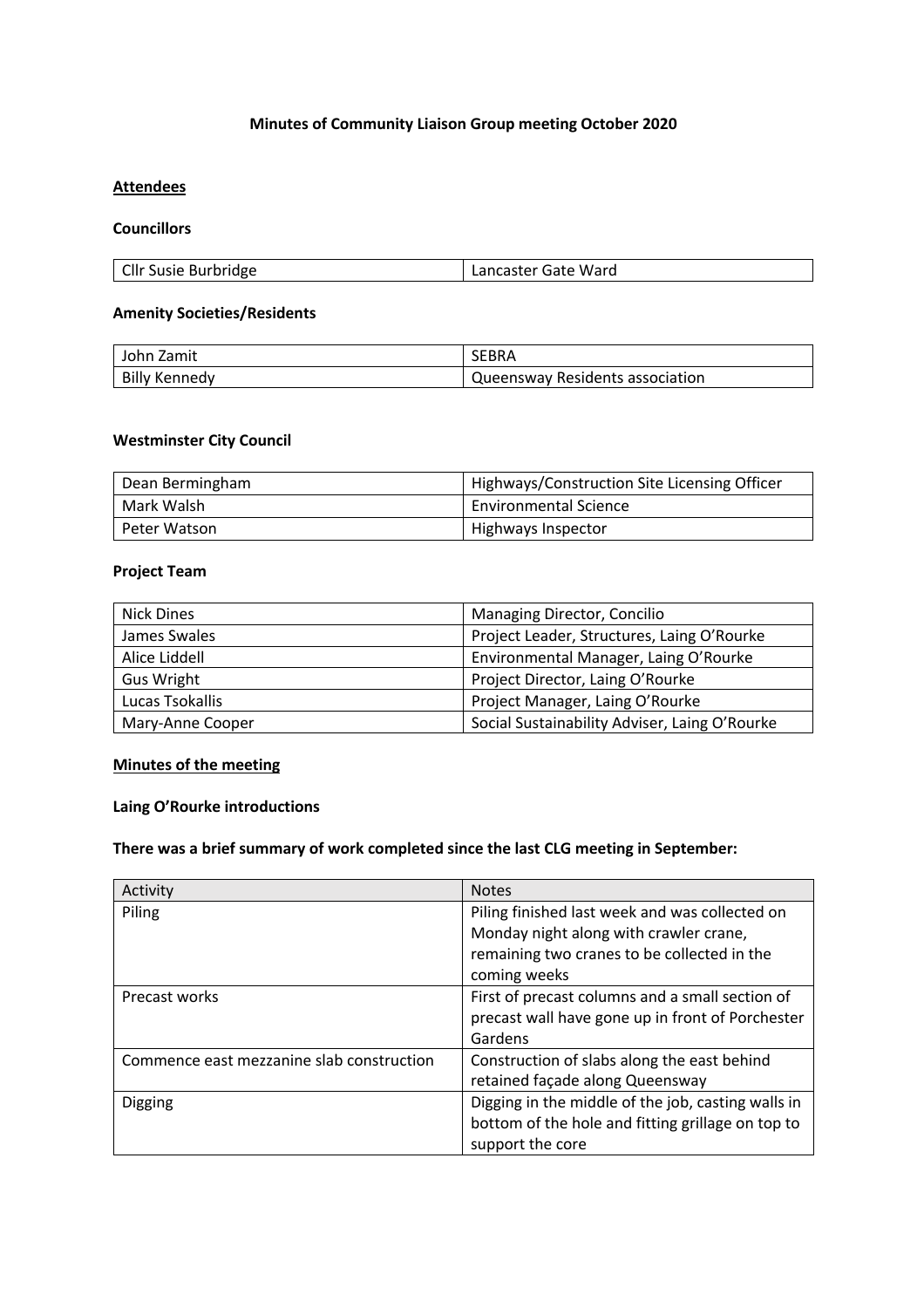| Ground works alongside Porchester Gardens.                                                             | Where the UKPN substations were alongside<br>Porchester Gardens, ground level had quite a                                                                                                                                                                                                 |
|--------------------------------------------------------------------------------------------------------|-------------------------------------------------------------------------------------------------------------------------------------------------------------------------------------------------------------------------------------------------------------------------------------------|
| Completed mini piling and capping beam near<br>Porchester Gardens-installed more permanent<br>hoarding | big makeup, which would require lots of<br>excavation works at the end of the job; have<br>installed mini temporary works including<br>powered wall alongside houses with little<br>return to get the muck out now, whilst they<br>have access to excavators and are getting muck<br>away |
| Power source and UKPN substation works                                                                 | Power source in place, UKPN substation bases<br>are complete waiting for UKPN to get them<br>back in place and powered up                                                                                                                                                                 |
| Excavation on B1 Level                                                                                 | Excavation works have started, including under<br>B <sub>1</sub> level                                                                                                                                                                                                                    |

## **Projected timeline moving forward was discussed and included:**

| Activity                  | <b>Notes</b>                                      |
|---------------------------|---------------------------------------------------|
| Continued excavation work | Will be digging from now until the backend of     |
|                           | next year                                         |
| Cranes                    | Two more cranes coming up in November in          |
|                           | Redan West and TC5 which is in the middle of      |
|                           | the site, last two cranes due to go up in January |
| West side of project      | Continuing on B1 and ground floor, currently      |
|                           | digging under the B1 mezze at the minute and      |
|                           | preparing slabs at that level                     |
|                           | Ground floor to finish in the north west corner,  |
|                           | due to be finished by the end of the month        |
| East side of the project  | Working on the B1 mezze, will be digging down     |
|                           | to start the cores and look at the B1 slabs along |
|                           | the back of the side retention system, will look  |
|                           | to put first ground floor slabs down, tying       |
|                           | façade back to new structure                      |

## **There was then more detailed discussion by James Swales of some of these operations and how they might impact neighbours**

## *Cranes*

The two tower cranes due to go up in November will most likely go up on weekend of  $7<sup>th</sup> / 8<sup>th</sup>$  and the other one at the end of month, around 28<sup>th</sup> / 29<sup>th.</sup> This is all, however, subject to weather conditions and wind. They have to go up at the weekend because it is a high-risk operation, which requires a large exclusion zone, when the sites are closed to ensure that no one is around.

The first crane will utilise a large 500-tonne mobile which will have to be brought on to site, which will come with a second 100-tonne crane, which is required to rig it. The whole site will have to be cleared in order to get the crane in position. We will also have to build a couple of ramps to ensure that it can get close enough to erect the crane, although the plan is to get this done on the Friday to ensure that this inconvenience does not fall on the weekend.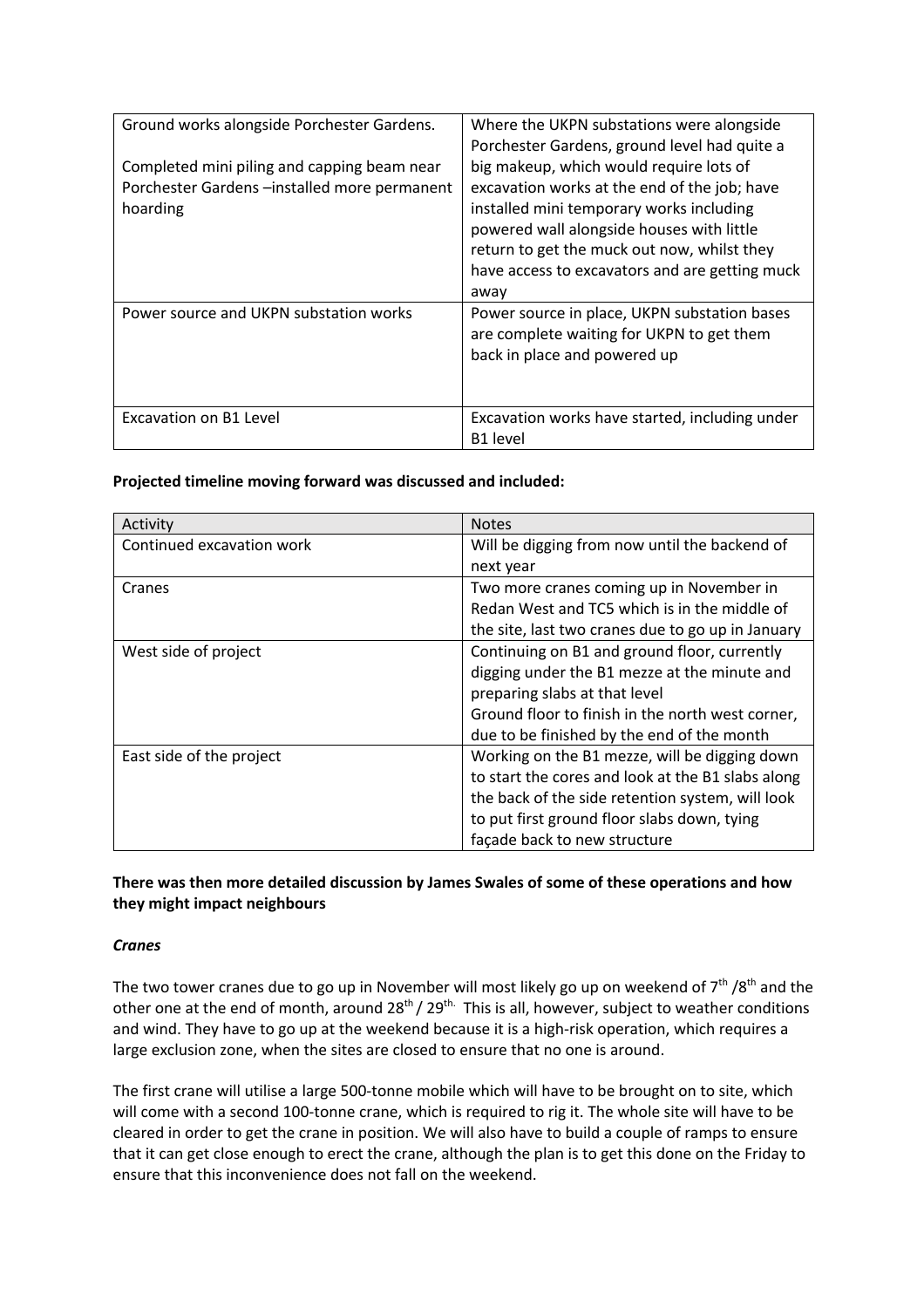Laing O'Rourke have listened to complaints from last meeting and are looking to provide residents with plenty of notice. Tower Cranes Information notes will be going out this week to give local residents a heads up on what's happening. By setting up the cranes and rigs on the Friday, this will ensure that they can leave at a reasonable time on Sunday and avoid any inconvenience of the cranes coming at the weekend. Cranes will have to run on generators until UKPN substations are in action, but these will be switched off at 6pm. The aircraft lights, which have to stay on at all times, will be connected to separate feed elsewhere on site.

## *Accommodation install*

The cabin installation to the west of Redan is to give operatives somewhere to dry their clothes, get changed and somewhere to have their lunch. The plan is to have a decent-sized set up to keep everyone within the site boundary and to ensure social distancing can take place. The previous design has had to be expanded to include another floor.

The cabins have to be installed using wide load vehicles, which means that it will have to take place on a weekend. As it is quite a large set up, it is estimated that it will take three weekends to install.

## **Mary-Anne Cooper then discussed other news around site**

A couple of months ago we reported that we were involved in a campaign for road safety in West London in H&F and RBKC. We submitted a poster which is displayed around public buildings in the area. We have just resubmitted to be part of that for next year.

There have been a couple of fly tipping incidents on Redan, so we're trying to stay on top of these and cooperate with the council. We are trying to sweep the rubbish to one side of the road so it's not an obstruction in the middle of the road for residents and vehicles.

One of our piling operatives, Chris Southern, helped a member of the public on Queensway in a mugging the other week. Something about this will go into the magazine, perhaps an interview with him.

### **James Swales then ran through a safety measure which is being introduced for cranes on the site**

For many years, there have been issues around if a driver of the crane falls ill, how do we get them down safely. We currently have arrangements where would put them in a harness and then tie them to a rope and lower them down, or we would get the fire brigade out and they would do something similar.

This has been something that the crane manufacturer has been trying to improve for a long time, and now they have come up with a hoist that attaches to the side of the crane, which allows the driver to get up and down much easier, but can also help to lower him down in case of any medical emergencies in the cabin. This will be rolled out on all five of the cranes on site. It will be one of the first sites in the UK and perhaps Europe and the rest of the world to have these hoists installed.

### **QUESTIONS AND ANSWERS**

**Q – John Zamit)** When are the generators moving so that they're not sticking out so much that we don't need those built timbers in Queensway by Tesco?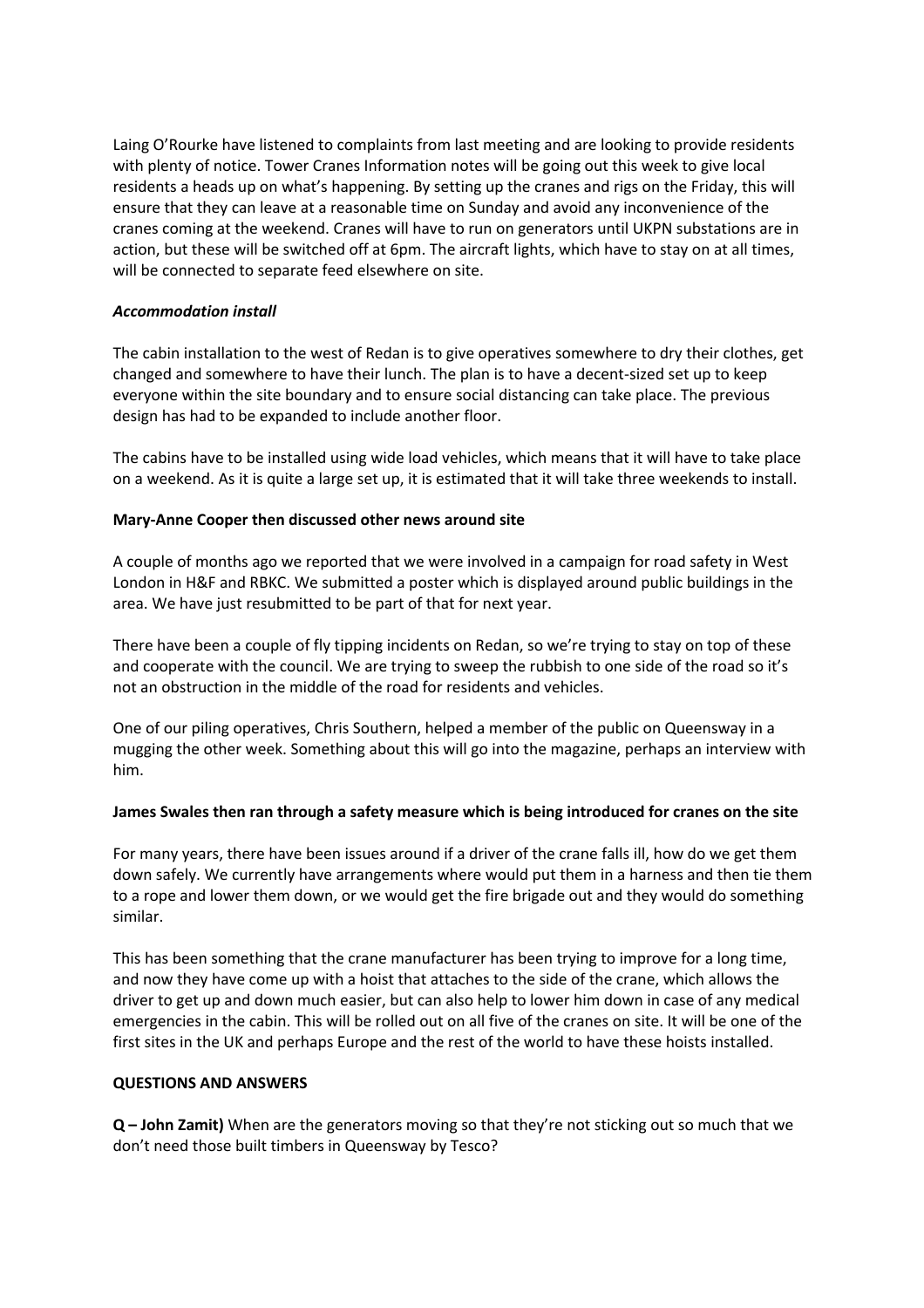**A – James Swales)** The built timbers are to stop people parking because there's a pinchpoint in the road.

**John Zamit)** The pinchpoint is the generators

**James Swales)** It's not the generators – I think they're network substations, which are powering all of Queensway and the surrounding areas. They're nothing to do with the project.

**Q – Susie Burbridge)** We've had lots of complaints in the past about the other power station around the corner, about the vibrations etc. when you're putting these in now, can you assure me that there will be proper insulation around the power station that we won't get any vibrations or noise from it which might disturb residents?

**A – James Swales)** It's not really my area of expertise, I wouldn't have thought that they would be noisy and vibrate but I'm not an expert on substations unfortunately, but I'll find out and come back to you if that's ok. If it is an issue, then we'll look at putting acoustic blankets around them or something similar.

**Q – John Zamit)** With these changes and digging down, why have we been lately having two trucks queueing to get into Redan place when there should only be one?

**A – James Swales)** The honest answer is I wasn't aware of that. I will speak to the traffic marshals in the morning and find out and see if they can bring them out one at a time.

**Q – John Zamit)** I assume there will be no advertising or illuminated boxes on top of the cranes? We don't want any illuminated names or anything.

**A – James Swales)** I believe there are lightboxes on the back of them, which is fairly standard for tower cranes. I'll have to see how they're wired up but I'll see if they can be switched off when the cranes are switched off, but it is usual for them to be on the back of the cranes – I think they were just putting the new Whiteleys symbol on the back of them, but that's maybe something we could have a discussion with Richard about.

**Q - John Zamit)** Will the cabins on Redan overlook the flats on Queensway?

**A – James Swales)** No, windows all facing into site - residents in Redan looking at cabins won't be able to see anything.

**Q – Susie Burbridge)** How much overshadowing will the cabins cause the houses on Redan way?

**A - James Swales)** I can see from this illumination that there would be a little shadow, so yes I it will create a bit of a shadow, but I can't imagine that it will be any more than the structure that was previously there or the structure that is being built in its place.

**Q - Dean Bermingham)** Can you please go away and come back with the measurement from the premises on Redan place to the back of the cabins on the Whiteley development in metreage? I have noticed that on a few occasions the lights have been on longer than 7pm?

**A – James Swales)** Yes. I think that's just when we've had collections of the piling. Generally, they should be off after 7pm, so if they are on for longer then please let us know.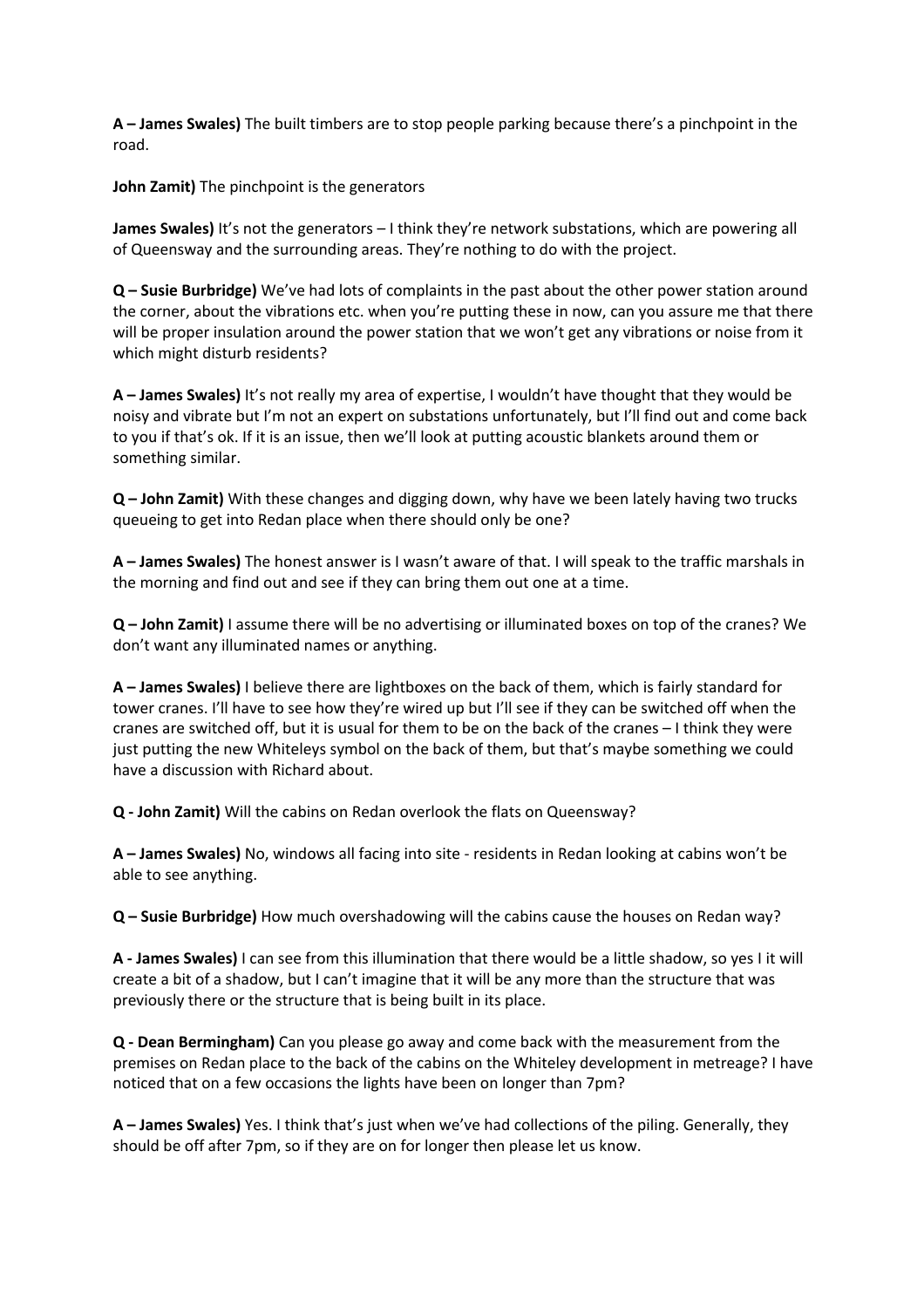**Q - John Zamit)** At the last meeting, you promised to put the black tape on the north side of all the lights on the Queensway hoarding – have you done that?

**A – James Swales)** Yes – they put black tape on top of the tape that was previously there and they misunderstood, so before this meeting I SORTED.

**Q – Dean Bermingham)** what utilities have you got planned in the future for Redan place?

**A – James Swales)** We don't have a date for the UKPN but when we get that there will be some works at the south end of Redan to allow them to join the cables and connect up the new substation. I imagine it will be sometime in November, although getting UKPN here in four weeks will be difficult. The other section of works we've got in Redan is in the north west corner where we've got a partial road closure to do to sort out a drainage connection, so we've got to dig down 3.5m to existing sewer. It's currently working quite well with access and all of the residents have been informed.

**Q – Dean Bermingham)** How will these works affect local businesses and residents?

**A - James Swales)** All of the businesses and the accommodation in the north west corner they will be able to access as they normally do by turning around and the end of the street and coming back out. Works are further round, on the Redan west side rather than Redan north so it won't impact any of those shops or residents. We are providing pull in stops for taxis/ anyone who requires space to load with traffic marshals will help out.

**Q – Roger Harding)** The noise of the street cleaner is impacting above ground residents – the Westminster street cleaner doesn't make the same amount of noise, so is this something that can be looked at in terms of the vehicles that are being used?

**A – James Swales)** Yes, we can look at that, but the Westminster street cleaner is a smaller vehicle, which mainly cleans along the side of the curb whereas ours is a bigger and cleans the entire carriageway. We could look at a smaller vehicle, but I don't think it would be as effective as the one we've got. I can only apologise, but it's very difficult to keep the roads clean without the road cleaners even with cleaning the wheels on the truck.

**Q – Roger Harding)** Daily truck movements and dirt are impacting windows – I thought there was a concrete apron to stop the truck wheels from getting muddy, if this is the case then why is this not working?

**A – James Swales)** We have installed quite a long concrete apron, but it doesn't run all the way to where the muck is getting dug. We're digging towards the apron but if we concreted over it then we would just be digging it out the next day. We have guys that clean the wheels with jet washers before the truck drives out, but obviously when there's really heavy rain, and the water run outs, it can very difficult to stop the muck from getting onto the carriageway.

**Q - Dean Bermingham)** Can we have a three-tiered approach to cleaning the vehicles? The first tier is on the ramp, the second tier is when the vehicle drives up the ramp and comes onto Redan place – the marshals on Redan Place should have a jet wash, so that anything that comes off from that can be cleaned prior to the road sweeper. The third tier is that the marshals on the junction of Redan and Queensway should have a jet wash so that they can capture anything else that comes off at that junction.